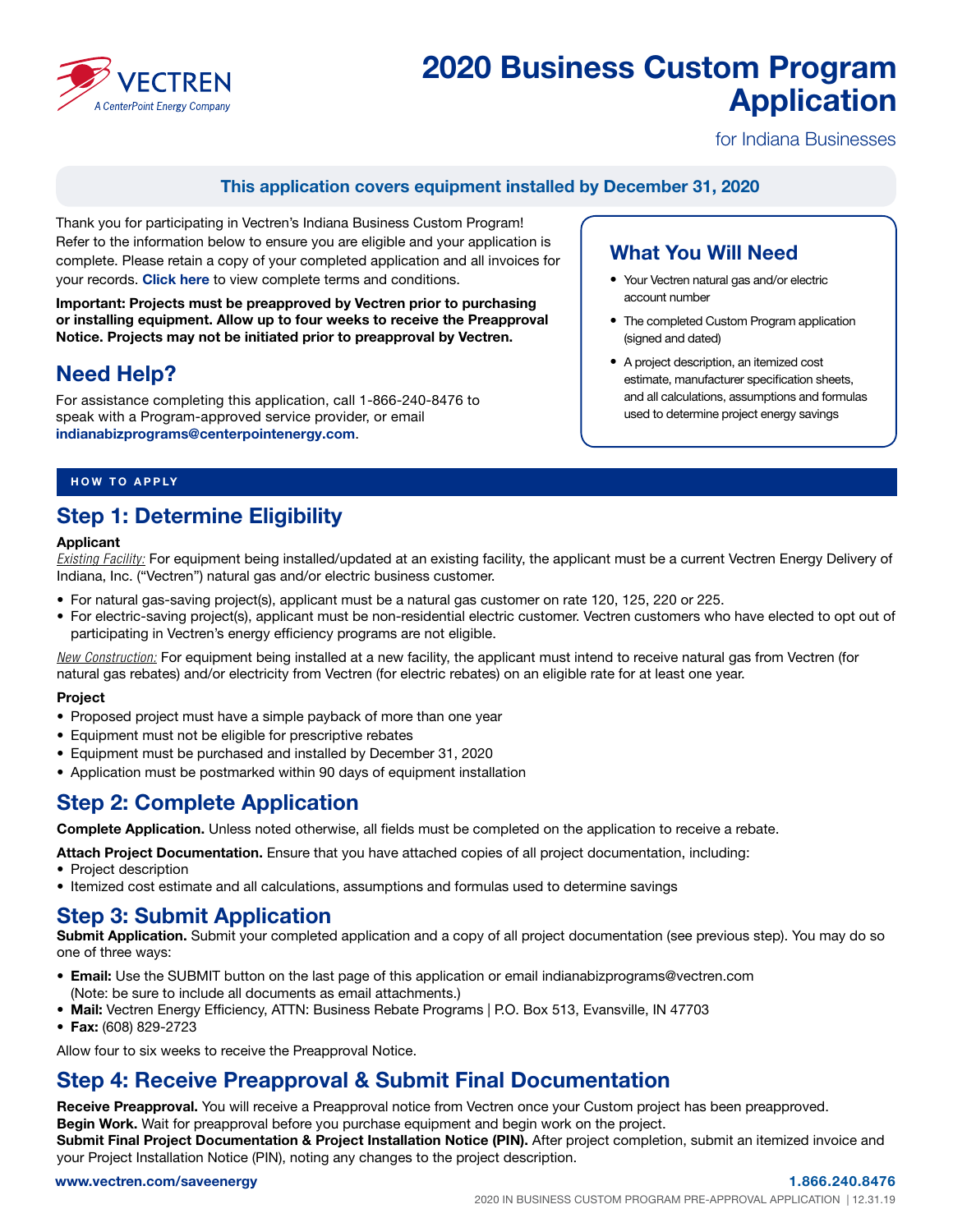## Customer & Contact Information

Who should Vectren contact with questions? □ Applicant □ Contractor

1. Applicant

| Name of Business (as shown on your Vectren bill)                                                                                                              |                              |                                                                                  |     |  |  |  |
|---------------------------------------------------------------------------------------------------------------------------------------------------------------|------------------------------|----------------------------------------------------------------------------------|-----|--|--|--|
| <b>Contact Name</b>                                                                                                                                           |                              | <b>Contact Title</b>                                                             |     |  |  |  |
| <b>Contact Phone</b>                                                                                                                                          | <b>Contact Email Address</b> |                                                                                  |     |  |  |  |
| <b>Contact Address</b>                                                                                                                                        | City                         | State                                                                            | Zip |  |  |  |
| 2. Vectren Gas Account Information (Only needed for natural gas rebates)                                                                                      |                              |                                                                                  |     |  |  |  |
| Name of Business (as shown on your Vectren bill) Vectren Gas Account Number                                                                                   |                              |                                                                                  |     |  |  |  |
| 3. Vectren Electric Account Information (Only needed for electric rebates)                                                                                    |                              |                                                                                  |     |  |  |  |
| Name of Business (as shown on your Vectren bill) Vectren Electric Account Number                                                                              |                              |                                                                                  |     |  |  |  |
| 4. Customer Tax Information                                                                                                                                   |                              |                                                                                  |     |  |  |  |
| Customer Contact Name (as shown on your income tax return)                                                                                                    |                              | Customer Business Name (if different from above)                                 |     |  |  |  |
| <b>Contact Address</b>                                                                                                                                        | City                         | State                                                                            | Zip |  |  |  |
| □ Individual/Sole Proprietor □ C-Corporation □ S-Corporation<br>$\Box$ Partnership $\Box$ Trust/Estate $\Box$ Limited Liability Company (LLC)<br>□ Tax Exempt |                              | □ C-Corporation □ S-Corporation □ P-Partnership                                  |     |  |  |  |
| Federal Tax Classification (check one)                                                                                                                        |                              | If 'LLC' is checked in the previous box, please select the tax<br>classification |     |  |  |  |

Federal (9-Digit) Taxpayer Identification Number (TIN) (XX-XXXXXXX)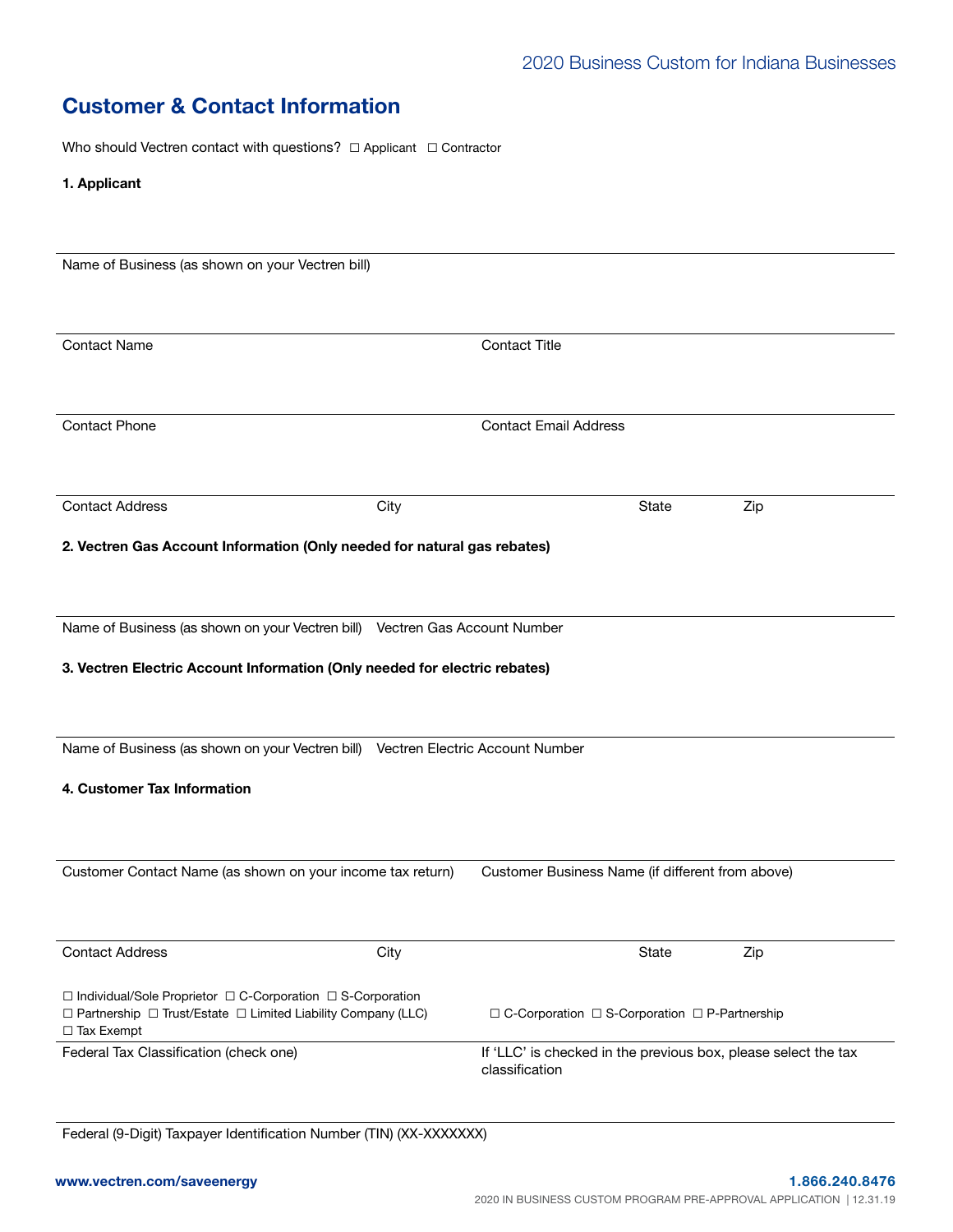## Customer & Contact Information (cont.)

5. Location of Installation

| ν. ∟υναιινπ νι πισιαπαιινπ                                                                                                                                                                             |      |                                                                       |              |                                                                               |  |
|--------------------------------------------------------------------------------------------------------------------------------------------------------------------------------------------------------|------|-----------------------------------------------------------------------|--------------|-------------------------------------------------------------------------------|--|
| $\Box$ Same as Applicant                                                                                                                                                                               |      |                                                                       |              |                                                                               |  |
|                                                                                                                                                                                                        |      |                                                                       |              |                                                                               |  |
| <b>Installation Address</b>                                                                                                                                                                            | City |                                                                       | <b>State</b> | Zip                                                                           |  |
| 6. Contractor Information (If there is no contractor, write "self-installed")                                                                                                                          |      |                                                                       |              |                                                                               |  |
|                                                                                                                                                                                                        |      |                                                                       |              |                                                                               |  |
| <b>Contact Name</b>                                                                                                                                                                                    |      | <b>Contact Title</b>                                                  |              |                                                                               |  |
|                                                                                                                                                                                                        |      |                                                                       |              |                                                                               |  |
| <b>Contact Phone</b>                                                                                                                                                                                   |      | <b>Contact Email Address</b>                                          |              |                                                                               |  |
|                                                                                                                                                                                                        |      |                                                                       |              |                                                                               |  |
| <b>Contact Address</b>                                                                                                                                                                                 | City |                                                                       | State        | Zip                                                                           |  |
| <b>Project Details</b>                                                                                                                                                                                 |      |                                                                       |              |                                                                               |  |
| An energy engineer will review this application for energy impacts, cost-effectiveness and rebate eligibility. Who should the engineer<br>contact with technical questions and project clarifications? |      |                                                                       |              |                                                                               |  |
| $\Box$ Customer Contact $\Box$ Contractor Contact                                                                                                                                                      |      |                                                                       |              |                                                                               |  |
| <b>Project Summary</b>                                                                                                                                                                                 |      |                                                                       |              |                                                                               |  |
|                                                                                                                                                                                                        |      |                                                                       |              |                                                                               |  |
| <b>Brief description</b>                                                                                                                                                                               |      |                                                                       |              |                                                                               |  |
| Project Type (Rebates available only for equipment ineligible for<br>prescriptive rebate program)                                                                                                      |      | Improvement Type (Check all that apply)                               |              |                                                                               |  |
| $\Box$ Commercial Kitchen $\Box$ Lighting $\Box$ Space Heating $\Box$ Water heating                                                                                                                    |      | $\Box$ New Equipment Project $\Box$ Replacement of Existing Equipment |              |                                                                               |  |
| □ HVAC □ Motors/fans/pumps □ Refrigeration<br>□ Steam System                                                                                                                                           |      |                                                                       |              | $\Box$ Process/Operational Change $\Box$ New Construction or Major Renovation |  |
| $\Box$ Compressed Air $\Box$ Other                                                                                                                                                                     |      |                                                                       |              |                                                                               |  |
|                                                                                                                                                                                                        |      |                                                                       |              |                                                                               |  |

Estimated Project Completion Date **Estimated Project Cost** 

#### Project & Equipment Specifications

Project and equipment information is critical to the accurate review and calculation of eligible rebates and project energy savings; be as complete as possible when completing this section. Supporting documentation to help demonstrate project performance characteristics (e.g., energy savings calculations, operational details, system set-points, etc.) should be provided with this form. For process changes and projects not involving equipment replacement, please provide existing equipment information and a complete description of changes.

Existing Equipment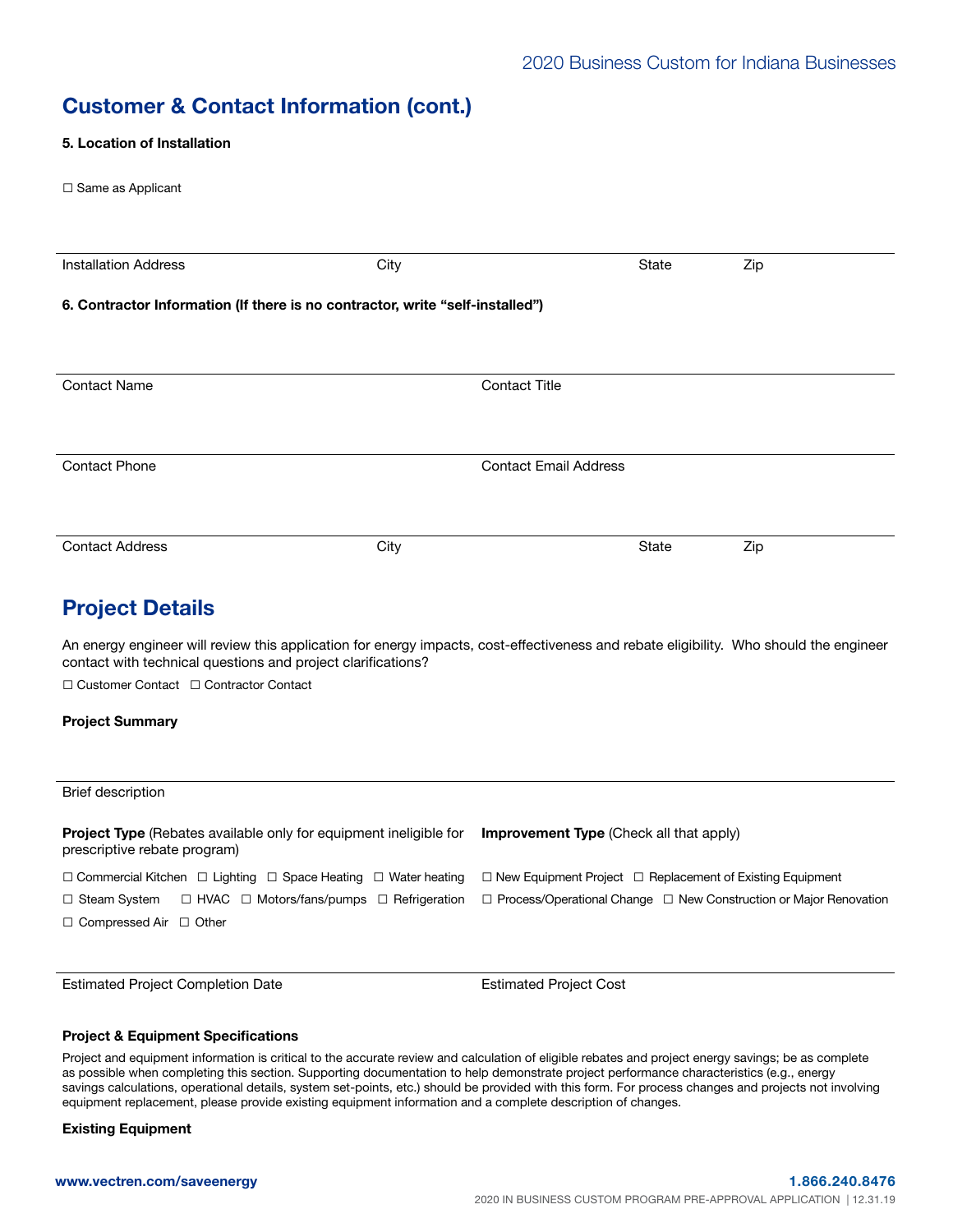## Project Details (con.t)

| <b>Description of Existing Equipment</b><br>(Compressor, chiller, etc.) | <b>Condition</b>                        | Quantity | Age | <b>Model/Manufacturer</b><br><b>Number</b><br>(cfm, tons, etc.) | <b>Size</b> | <b>Operating Hours</b><br>(Ex: M-F: 5a-5p, S: 8a-3p) |
|-------------------------------------------------------------------------|-----------------------------------------|----------|-----|-----------------------------------------------------------------|-------------|------------------------------------------------------|
|                                                                         | $\Box$ Operational<br>□ Non-operational |          |     |                                                                 |             |                                                      |
| <b>Proposed Equipment</b>                                               |                                         |          |     |                                                                 |             |                                                      |

| <b>Description of Existing Equipment</b><br>(Compressor, chiller, etc.) | Quantity | <b>Model/Manufacturer Number</b><br>(cfm, tons, etc.) | Size. | Are Mfr. specification<br>sheets attached? |
|-------------------------------------------------------------------------|----------|-------------------------------------------------------|-------|--------------------------------------------|
|                                                                         |          |                                                       |       | $\Box$ Yes<br>$\Box$ No                    |

#### Rebate Guidelines

Incentives are calculated based on first year energy savings. Electric projects earn \$0.10/kWh saved and gas projects earn \$1/therm saved, subject to the following conditions:

- Considered costs are used to determine cost of project. For replacement of equipment that is failed or beyond end-of-useful-life, the considered cost is defined as the cost to purchase and install the energy efficient equipment minus the cost to purchase and install standard equipment defined by ASHRAE 90.1 standards. For retrofit measures, the considered cost is simply the cost to purchase and install the qualifying measures.
- Considered costs should include Contractor labor costs, but should not include internal customer labor costs.
- Incentives may not exceed 50% of the total project cost (labor and materials)
- Incentive cannot buy down project costs below 1.0 years payback
- Gas Incentives are limited to a maximum of \$100,000 per premise per calendar year
- Electric Incentives are limited to a maximum of \$100,000 per premise per calendar year
- Payment of final incentive is subject to project cost-effectiveness as determined by Vectren

### Program Agreement

This Program Agreement sets forth the participation requirements for customers applying for rebates through the Custom Program ("Program"). By signing below, the customer named in the Program Application ("Customer") is agreeing to comply with and be bound by these terms.

Program Participation Steps. To be considered for rebates offered by the Program, Customer must submit a fully completed Custom Program Application ("Customer Application"), incorporated herein by reference, prior to purchasing or installing any energy efficiency equipment. Upon receipt of all required documentation from Customer and completion of any pre-inspections at the Facility, Vectren will review Customer's Application and issue Customer a preapproval notice including the preapproved rebate amount and the project installation deadline. As part of the Customer Application review process, Vectren may conduct any site inspection activities necessary to confirm the baseline conditions and anticipated project scope. Customer acknowledges that Vectren calculates rebate amounts utilizing the project-specific data which Customer has provided on this Customer Application and that implementation rebates for similar measures may vary from customer to customer based upon specific costs and savings. Failure to provide or complete any of the requested information or program requirements may result in the return of the Customer Application.

After Vectren provides written preapproval of the Customer Application, Customer may purchase and install the identified measures. Upon completion of the project, Customer must submit a Custom Project Installation Notice, incorporated herein by reference, to Vectren prior to the project installation deadline stated in the preapproval notice.

Terms and Conditions. This Program Agreement incorporates by reference the Vectren Program Terms and Conditions ("Terms and Conditions") located [here](https://www.vectren.com/assets/downloads/in-business/in-business-equipment-eligibility.pdf). The Terms and Conditions set forth additional terms governing Customer's participation in the Program including but not limited to limiting the liability of Vectren and the Program Administrator, establishing the laws that govern this Program Agreement, and the process for disputes.

Entire Agreement. The terms and conditions set forth herein, including all attachments and incorporated references, constitute a complete statement of the terms and conditions applicable to the Program and supersede all prior representations or understandings, whether written or oral. Vectren and Program Administrator shall not be bound by or be liable for any statement, representation, promise, inducement or understanding of any kind that is not set forth herein.

Program Rebate. The Program offers rebates for the installation of eligible measures paid at \$0.10/kWh (electric) and \$1.00/therm (natural gas) for the first year annual energy savings. The proposed project must be an energy efficiency capital investment project that reduces energy consumption with a simple payback of more than one (1) year and does not qualify for incentives through the prescriptive program. Payment of a final incentive amount will be based on Vectren's review of the completed project and satisfaction of all eligibility and Program requirements, including without limitation, verified energy savings and project cost-effectiveness and may differ from the preapproved incentive amount. Any amount in excess of the preapproved incentive amount will be subject to availability of Program funds.